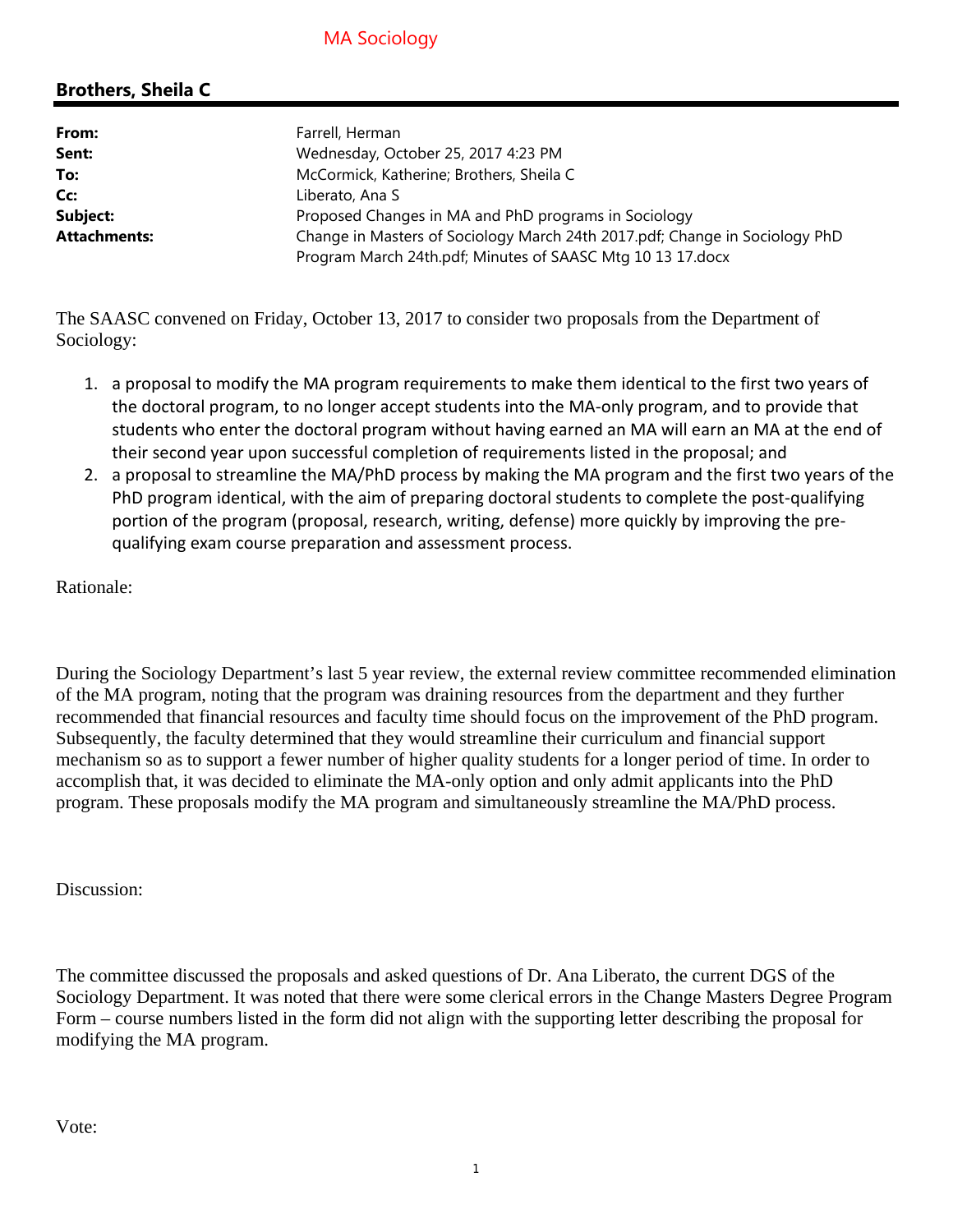A motion was offered by Kevin Donohue that the SAASC recommend that the University Senate approve the MA Proposal and the PhD Proposal, with the understanding that a correction to the Change Masters Degree Program Form (for proper course numbers) would be included in the proposal as it goes forward.

The motion was seconded. And after brief discussion the chair called the question. The committee voted 8 in favor, 0 opposed and 1 abstaining. Brad Hubbard, as an ex-officio member did not cast a vote.

Subsequently, Dr. Liberato submitted a corrected Change Masters Degree Form to the chair that correctly aligned with the proposal for modifying the MA program. That revised Change Masters Degree Form, including its original signature page and memo from the Graduate Council is included in the attached set of proposals.

Herman Farrell

Chair, SAASC

#### **Herman Daniel Farrell III**

Chellgren Endowed Professor Associate Professor - Playwriting University of Kentucky Department of Theatre 138 Fine Arts Building Lexington, Kentucky 40506 www.hermandanielfarrell3.com/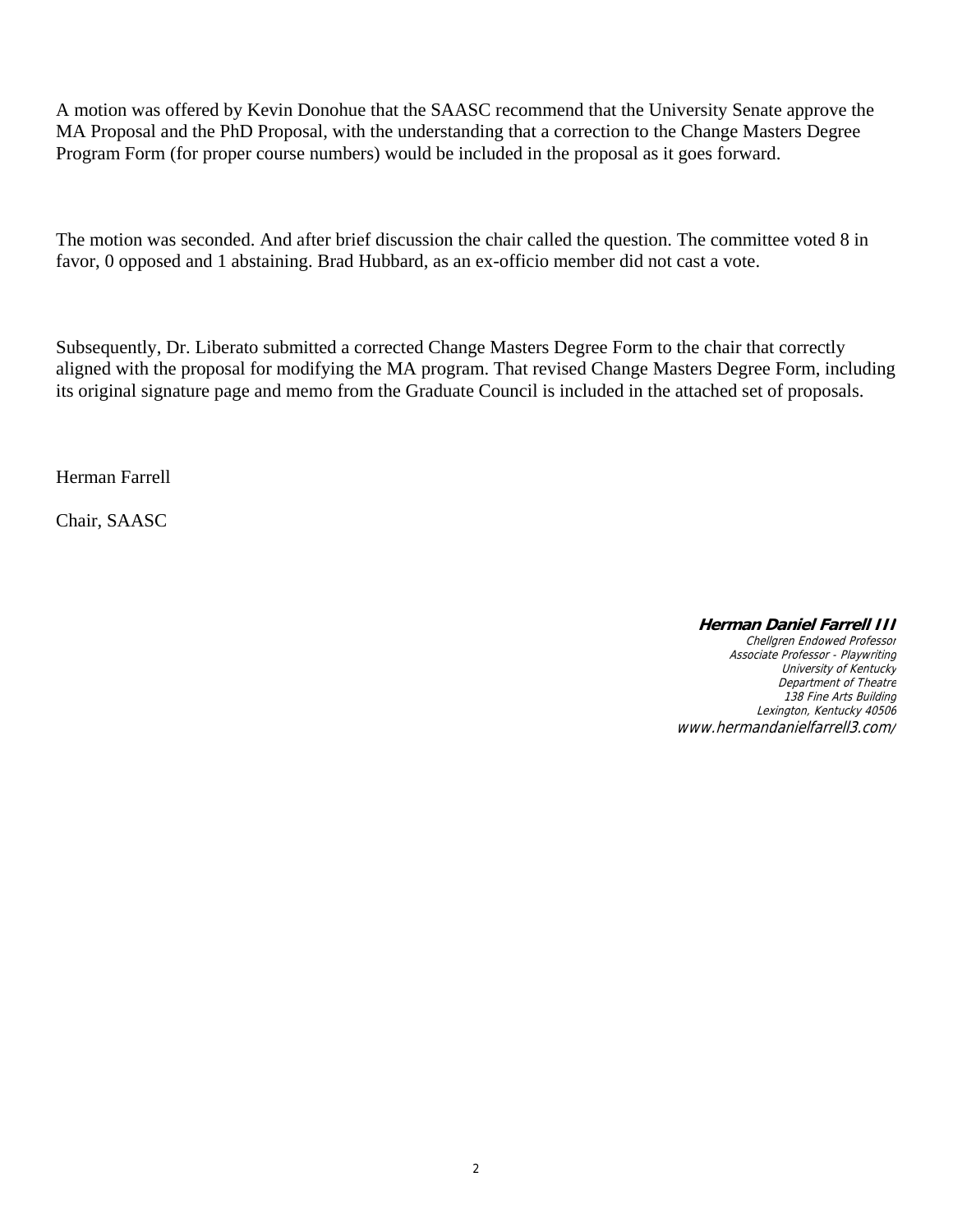

Department of Sociology 1515 Patterson Office Tower University of Kentucky Lexington, KY 40506-0027

June 20, 2015

To Whom It May Concern:

The Department of Sociology wishes to modify the MA program requirements to make them identical to the first two years of the doctoral program. In addition, we propose to no longer accept students into the MA program. Students who enter the doctoral program without having already earned an MA will earn MA's at the end of their second year upon successful completion of the following requirements<sup>1</sup>:

Year 1

SOC 651: Classical Sociological Theory (3 credits) SOC 681/ PS 572: Quantitative Data Analysis I (3 credits) SOC 751: Contemporary Sociological Theory (3 credits) SOC 781: Quantitative Data Analysis II (3 credits) Elective or approved methods courses (6 credits)

Year 2

SOC 680: Social Investigation (2 credits) SOC 780: Special Problems in Sociology (1 credit) Elective or approved methods courses (15 credits)

**General** 

Total Credit Hours: 36

<sup>1</sup> This schedule is predicated on full-time status. Part-time students will not be expected to conform to the timing of this schedule.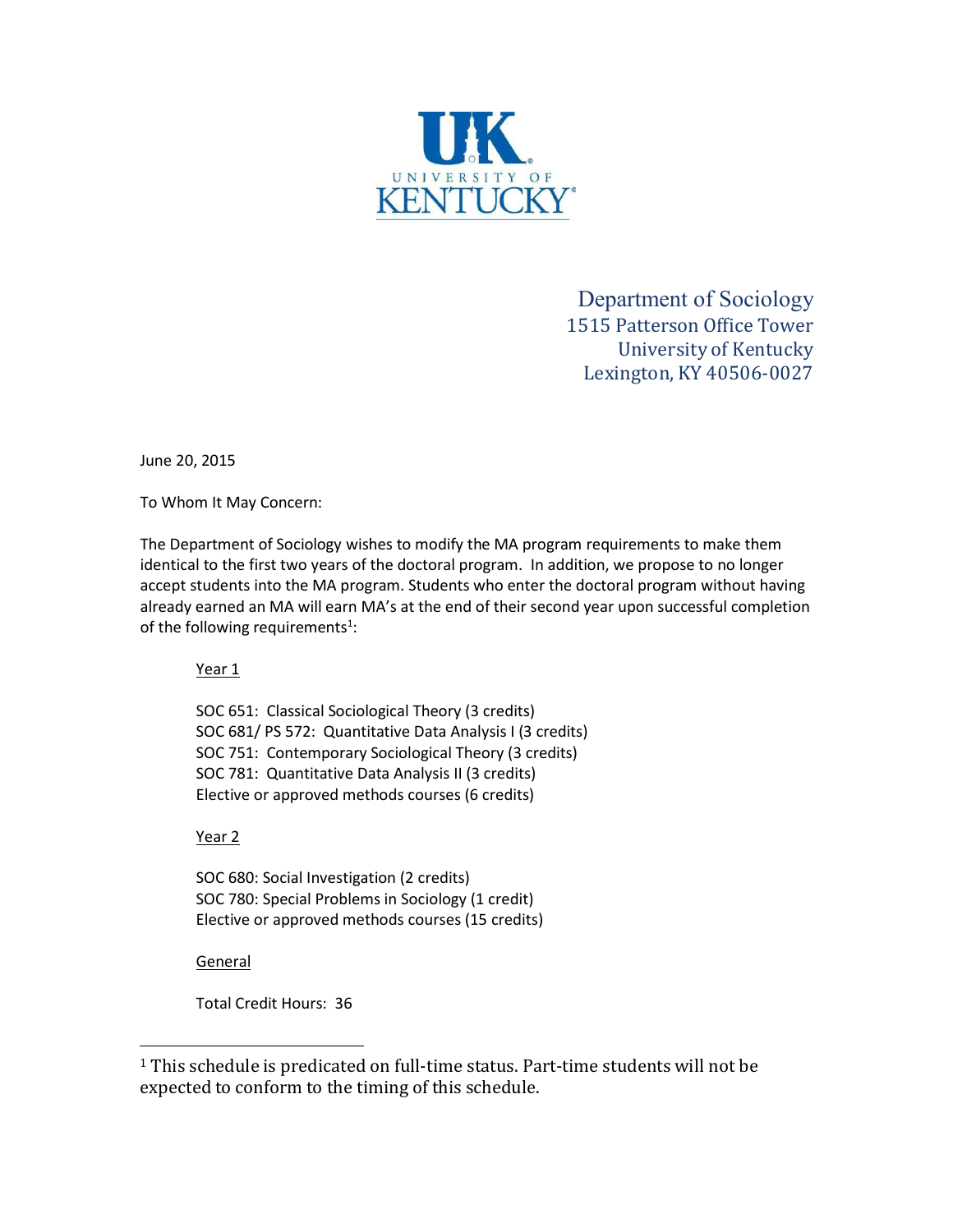Minimum Hours in Sociology: 20 Minimum hours at 600+ level: 15 Minimum regular courses: 20 Minimum GPA requirement: 3.0

Comprehensive Assessment (exam covering theory and statistics) to be taken in Fall, Year 2 Research Paper (in lieu of thesis) to be completed in Spring, Year 2 Final examination: Research Paper Defense

Students in Sociology may either elect or be instructed to exit the doctoral program after successfully completing these requirements, with an MA degree. However, the Sociology Department intends to accept only applicants who intend to seek a doctoral degree.

Please direct any questions to me at Shaunna.scott@uky.edu or 859-771-4698.

Sincerely,

Shaunna Scott

Shaunna L. Scott, PhD Associate Professor, Sociology Director of Graduate Studies Editor, *Journal of Appalachian Studies*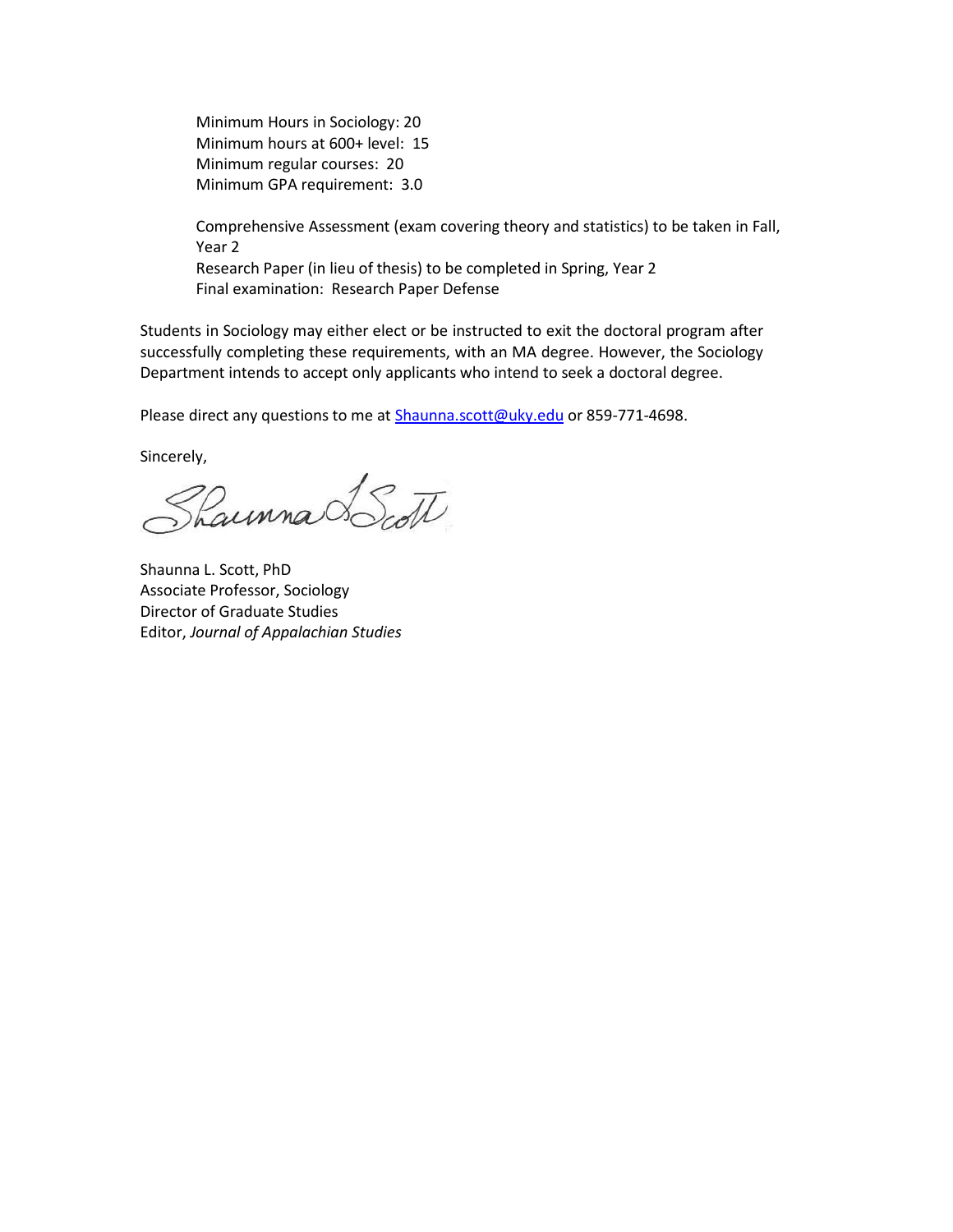#### **CHANGE MASTERS DEGREE PROGRAM FORM**

#### **1. GENERAL INFORMATION**

| College:                                                                                                                      | A & S |                                                                                   | Department:                 |                                  | Sociology                  |               |               |                       |  |
|-------------------------------------------------------------------------------------------------------------------------------|-------|-----------------------------------------------------------------------------------|-----------------------------|----------------------------------|----------------------------|---------------|---------------|-----------------------|--|
|                                                                                                                               |       |                                                                                   |                             |                                  |                            |               |               |                       |  |
| Sociology<br><b>Current Major Name:</b>                                                                                       |       |                                                                                   | <b>Proposed Major Name:</b> |                                  |                            | no change     |               |                       |  |
|                                                                                                                               |       |                                                                                   |                             |                                  |                            |               |               |                       |  |
| <b>Current Degree Title:</b>                                                                                                  |       | MA                                                                                |                             | Proposed Degree Title:           |                            |               | no change     |                       |  |
|                                                                                                                               |       |                                                                                   |                             |                                  |                            |               |               |                       |  |
| Formal Option(s):                                                                                                             |       | <b>NA</b>                                                                         |                             |                                  | Proposed Formal Option(s): |               | no change     |                       |  |
|                                                                                                                               |       |                                                                                   |                             |                                  |                            |               |               |                       |  |
| Specialty Fields w/in                                                                                                         |       | Plan A: Thesis option                                                             |                             | <b>Proposed Specialty Fields</b> |                            |               |               |                       |  |
| Formal Option:                                                                                                                |       | Plan B: Paper option                                                              |                             | w/in Formal Options:             |                            |               | Plan B: Paper |                       |  |
|                                                                                                                               |       |                                                                                   |                             |                                  |                            |               |               |                       |  |
|                                                                                                                               |       | Date of Contact with Associate Provost for Academic Administration <sup>1</sup> : |                             |                                  |                            |               |               |                       |  |
|                                                                                                                               |       |                                                                                   |                             |                                  |                            |               |               |                       |  |
| Bulletin (yr & pgs):                                                                                                          |       | CIP Code <sup>1</sup> :                                                           |                             |                                  |                            | Today's Date: |               |                       |  |
|                                                                                                                               |       |                                                                                   |                             |                                  |                            |               |               |                       |  |
| Accrediting Agency (if applicable):                                                                                           |       |                                                                                   |                             |                                  |                            |               |               |                       |  |
|                                                                                                                               |       |                                                                                   |                             |                                  |                            |               |               |                       |  |
| Specific Date <sup>2</sup> :<br>Semester following approval.<br><b>Requested Effective Date:</b><br><b>OR</b><br>$\mathbb{X}$ |       |                                                                                   |                             |                                  |                            |               |               |                       |  |
|                                                                                                                               |       |                                                                                   |                             |                                  |                            |               |               |                       |  |
| Dept. Contact Person:                                                                                                         |       | Shaunna Scott                                                                     | Phone:                      | 7-6882                           |                            |               | Email:        | shaunna.scott@uky.edu |  |

#### **2. CHANGE(S) IN PROGRAM REQUIREMENTS**

|    |                                                                     | Current                      | Proposed                 |
|----|---------------------------------------------------------------------|------------------------------|--------------------------|
|    |                                                                     |                              |                          |
| 1. | Number of transfer credits allowed                                  | 9                            | no change                |
|    | (Maximum is Graduate School limit of 9 hours or 25% of course work) |                              |                          |
|    |                                                                     |                              |                          |
| 2. | Residence requirement (if applicable)                               | <b>NA</b>                    | no change                |
|    |                                                                     |                              |                          |
| 3. | Language(s) and/or skill(s) required                                | <b>NA</b>                    | no change                |
|    |                                                                     |                              |                          |
| 4. | Termination criteria                                                | Two failures of required     |                          |
|    |                                                                     | course; two failures of the  |                          |
|    |                                                                     | final examination;           | Add "Two failures of the |
|    |                                                                     | recommended by Advisory      | Comprehensive Assessment |
|    |                                                                     | Committee and approved by    | Exam"                    |
|    |                                                                     |                              |                          |
|    |                                                                     | the majority of the          |                          |
|    |                                                                     | Sociology Graduate faculty   |                          |
|    |                                                                     |                              |                          |
| 5. | Plan A Degree Plan requirements <sup>3</sup> (thesis)               | 24                           | Eliminate Plan A option  |
|    |                                                                     |                              |                          |
| 6. | Plan B Degree Plan requirements <sup>3</sup> (non-thesis)           | 30                           | 36                       |
|    |                                                                     |                              |                          |
| 7. | Distribution of course levels required                              | Two-thirds must be in        |                          |
|    |                                                                     | Sociology, and three-        |                          |
|    |                                                                     | quarters of the courses must | no change                |
|    |                                                                     | be at the 600+ level. Two-   |                          |
|    |                                                                     | thirds must be in regular    |                          |
|    |                                                                     | courses.                     |                          |

<sup>1</sup> Prior to filling out this form, you MUST contact the Associate Provost for Academic Administration (APAA). If you do not know the CIP code, the APAA can provide you with that during the contact.

<sup>&</sup>lt;sup>2</sup> Program changes are typically made effective for the semester following approval. No changes will be made effective until all approvals are received.

<sup>&</sup>lt;sup>3</sup> If there is only one plan for the degree, plans involving a thesis (or the equivalent in studio work, etc.) should be discussed under Plan A and those not involving a thesis should be discussed under Plan B.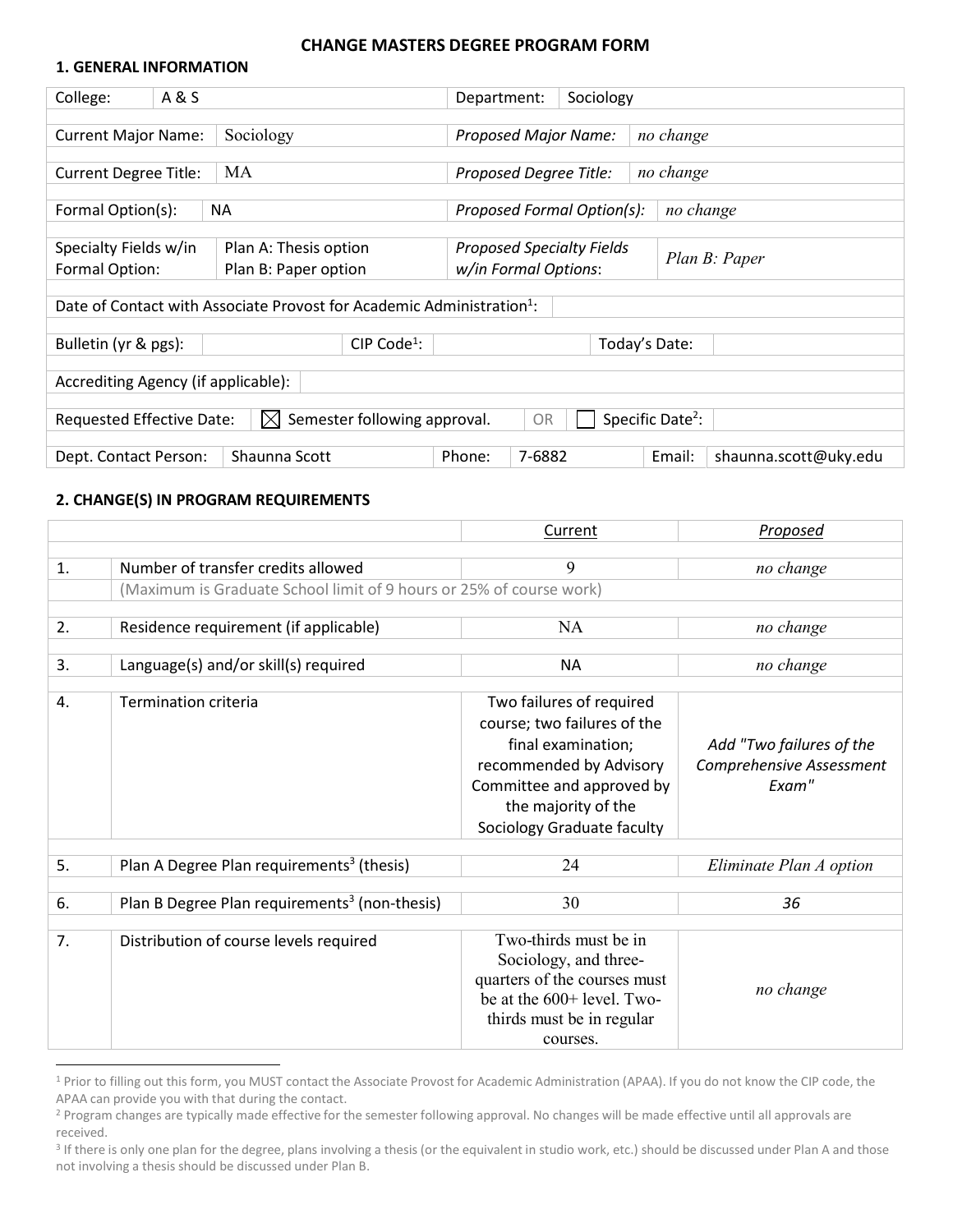### **CHANGE MASTERS DEGREE PROGRAM FORM**

|     | (At least one-half must be at 600+ level & two-thirds must be in organized courses.)                                                                                                                                                                                                                                                                                                                                                                                                                                                                                                                                                                                                                                                                                 |                                                                                                 |                                                                                                      |  |
|-----|----------------------------------------------------------------------------------------------------------------------------------------------------------------------------------------------------------------------------------------------------------------------------------------------------------------------------------------------------------------------------------------------------------------------------------------------------------------------------------------------------------------------------------------------------------------------------------------------------------------------------------------------------------------------------------------------------------------------------------------------------------------------|-------------------------------------------------------------------------------------------------|------------------------------------------------------------------------------------------------------|--|
| 8.  | Required courses (if applicable)                                                                                                                                                                                                                                                                                                                                                                                                                                                                                                                                                                                                                                                                                                                                     | SOC 650, 681, 682A or B                                                                         | SOC 651, 751, 680, 780,<br>SOC681/PS 572, SOC<br>781, 6 credit hours of<br>approved method course(s) |  |
| 9.  | Required distribution of courses within<br>program (if applicable)                                                                                                                                                                                                                                                                                                                                                                                                                                                                                                                                                                                                                                                                                                   | Plan A: 9 core and 15<br>elective courses; Plan B: 12<br>core and 18 elective course<br>credits | Eliminate Plan A; Change<br>Plan B to 21 core and 15<br>elective course credits                      |  |
| 10. | Final examination requirements                                                                                                                                                                                                                                                                                                                                                                                                                                                                                                                                                                                                                                                                                                                                       | Plan A: Thesis defense;<br>Plan B: Project paper<br>defense                                     | Eliminate Option A                                                                                   |  |
| 11. | Explain whether the proposed changes to the program (as described in sections 1 to 10) involve courses<br>offered by another department/program. Routing Signature Log must include approval by faculty of additional<br>department(s).                                                                                                                                                                                                                                                                                                                                                                                                                                                                                                                              |                                                                                                 |                                                                                                      |  |
|     | Sociology and Political Science alternate teaching the Regression 1 (SOC/PS 572) and Regression 2 (SOC 681/PS<br>672) courses to our graduate students. Sociology students may fulfill the 3 hours of approved methods courses<br>by taking any social science methods course, which have been approved by the Graduate Faculty. PS and SOC<br>have already begun to share methods instruction of our graduate students. Permission has been sought from<br>other departments to start sharing or rotating methods instruction as well (e.g., anthropology, geography).                                                                                                                                                                                              |                                                                                                 |                                                                                                      |  |
| 12. | List any other requirements not covered above?                                                                                                                                                                                                                                                                                                                                                                                                                                                                                                                                                                                                                                                                                                                       |                                                                                                 |                                                                                                      |  |
|     | Students must pass the Comprehensive Assessment examination upon completion of the theory and statistics<br>sequences. They are allowed to take this examination twice. Each exam will be given one of the three following<br>grades: a) Pass and proceed to the doctoral degree program; b) Pass to graduate with a Masters' degree; or c)<br>Fail. The 2 <sup>nd</sup> year Project Paper and defense are considered a part of the Comprehensive Assessment process.<br>The entire Comprehensive Assessment process consists of a written exam given at the start of the fall semester<br>of the second year (re-takes, if necessary, are administered at the start of spring semester), a 2 <sup>nd</sup> year paper,<br>and a defense of the paper (final exam). |                                                                                                 |                                                                                                      |  |
| 13. | Please explain the rationale for changes. If the rationale involves accreditation requirements, please include                                                                                                                                                                                                                                                                                                                                                                                                                                                                                                                                                                                                                                                       |                                                                                                 |                                                                                                      |  |
|     | specific references to those requirements.                                                                                                                                                                                                                                                                                                                                                                                                                                                                                                                                                                                                                                                                                                                           |                                                                                                 |                                                                                                      |  |
|     | We are streamlining the PhD program requirements so that the MA matches the first two years of the doctoral<br>program. This results in an increase of requirements for the MA, including additional core required courses<br>specified above as well as the addition of a Comprehensive Assessment examination. Students will be permitted<br>to exit the doctoral program in the following circumstances: a) they decide not to pursue a doctoral degree; b)<br>they fail the Comprehensive Assessment examination twice; or c) the Advisory Committee recommends (and<br>the majority of the Graduate Faculty in Sociology approve) that they exit the program with an MA.                                                                                        |                                                                                                 |                                                                                                      |  |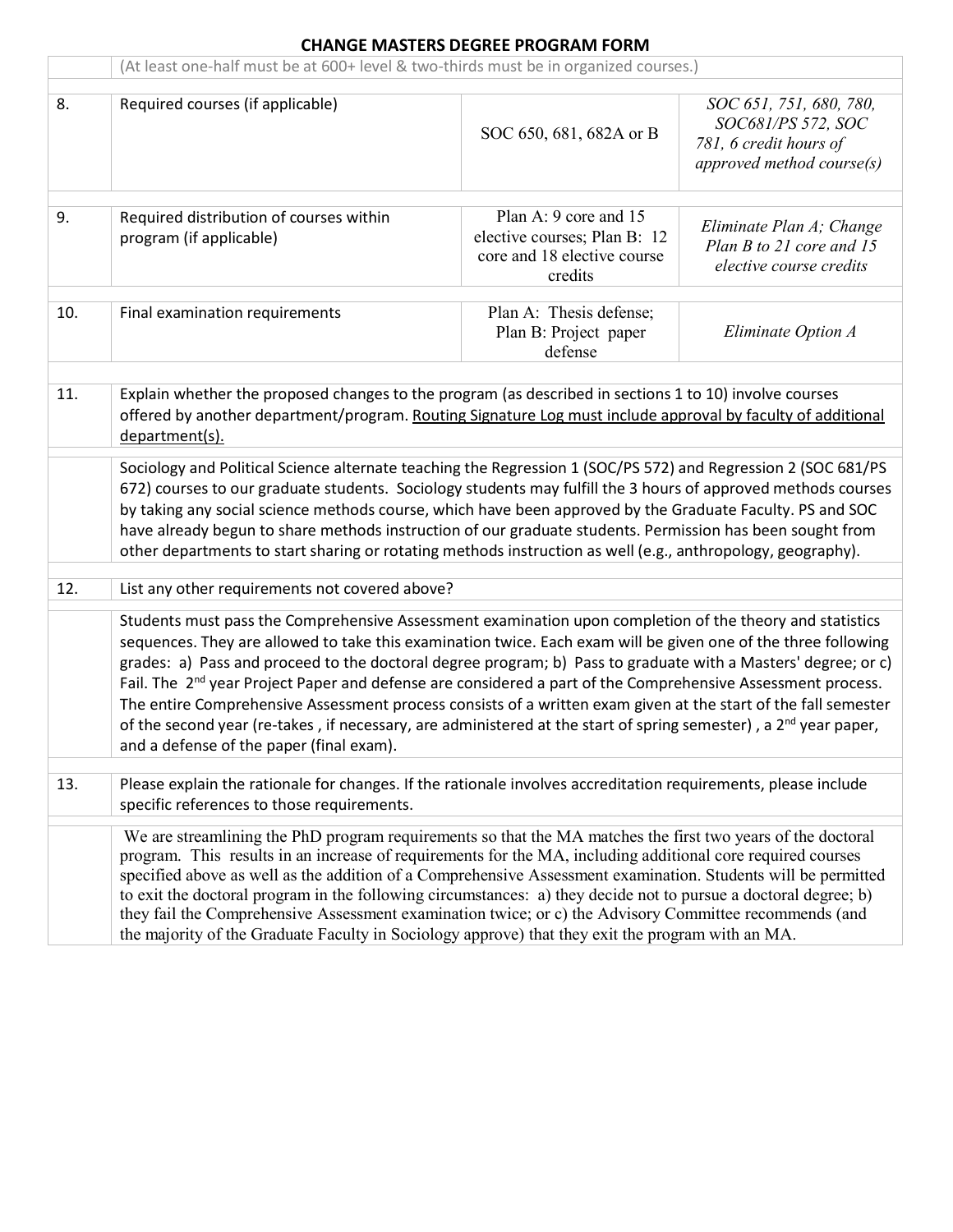#### **CHANGE MASTERS DEGREE PROGRAM FORM**

Signature Routing Log

#### **General Information:**

Proposal Name: Sociology MA

Proposal Contact Person Name: Shaunna Scott Phone: 7-6882 Email: shaunna.scott@uky.edu

INSTRUCTIONS:

Identify the groups or individuals reviewing the proposal; note the date of approval; offer a contact person for each entry; and obtain signature of person authorized to report approval.

#### **Internal College Approvals and Course Cross-listing Approvals:**

| <b>Reviewing Group</b> | Date Approved | <b>Contact Person (name/phone/email)</b>              | <b>Signature</b> |
|------------------------|---------------|-------------------------------------------------------|------------------|
| Sociology              | 08/27/14      | Claire Renzetti / 7-6424 /<br>claire.renzetti@uky.edu |                  |
| <b>CLD</b>             | 03/28/14      | Larry Jones / 7-7586 / larry jones $@$ uky edu        |                  |
|                        |               |                                                       |                  |
|                        |               |                                                       |                  |
|                        |               |                                                       |                  |

#### **External-to-College Approvals:**

| Council                             | <b>Date Approved</b> | Signature                         | <b>Approval of</b><br>Revision <sup>4</sup> |
|-------------------------------------|----------------------|-----------------------------------|---------------------------------------------|
| Undergraduate Council               |                      |                                   |                                             |
| <b>Graduate Council</b>             |                      | Roshan Nikou                      |                                             |
| <b>Health Care Colleges Council</b> |                      |                                   |                                             |
| Senate Council Approval             |                      | <b>University Senate Approval</b> |                                             |

#### Comments:

<sup>4</sup> Councils use this space to indicate approval of revisions made subsequent to that council's approval, if deemed necessary by the revising council.